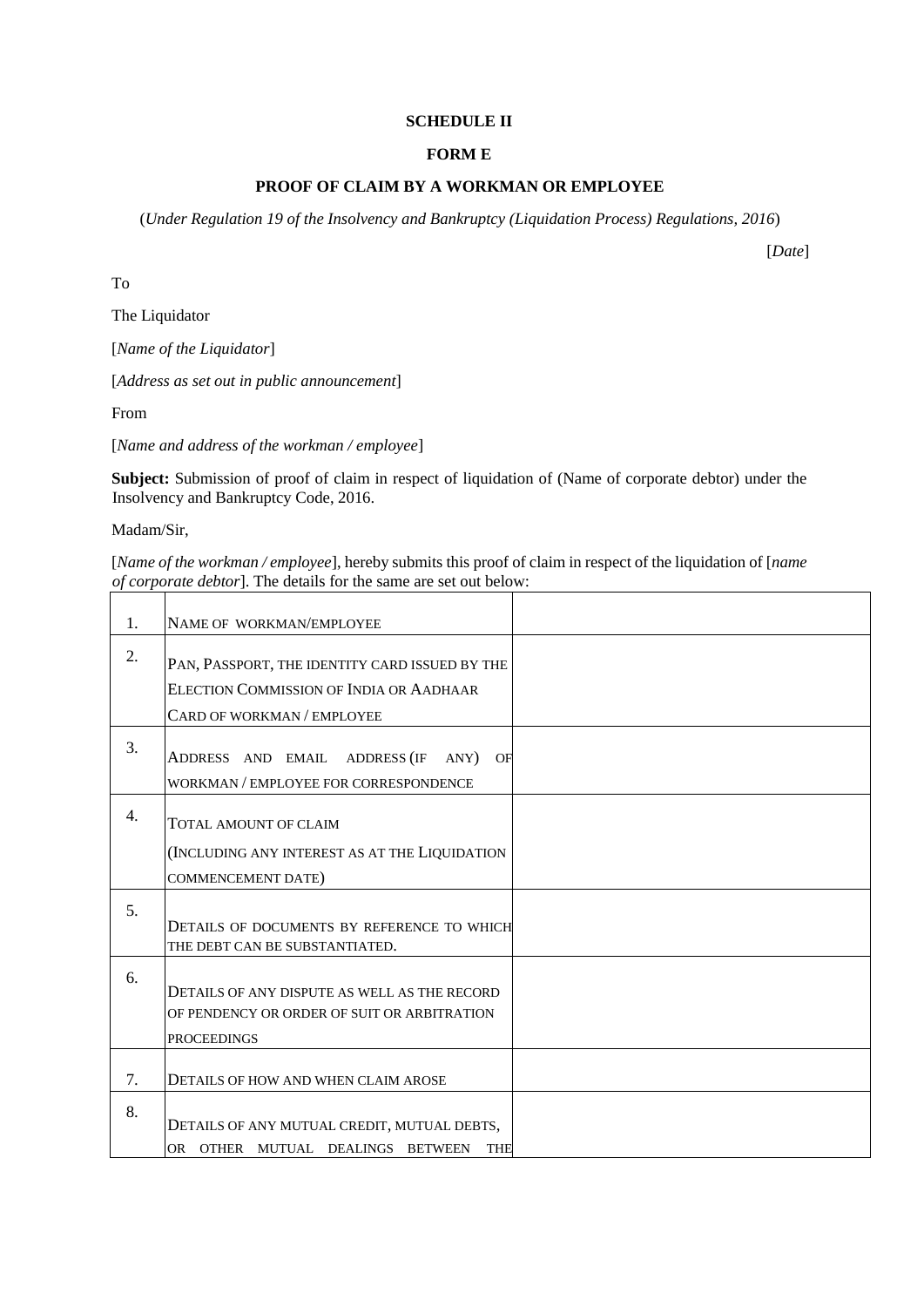|     | CORPORATE DEBTOR AND<br>THE<br><b>WORKMAN</b><br>EMPLOYEE WHICH MAY BE SET-OFF AGAINST THE<br><b>CLAIM</b>                  |                      |
|-----|-----------------------------------------------------------------------------------------------------------------------------|----------------------|
| 9.  | DETAILS OF THE BANK ACCOUNT TO WHICH THE<br>WORKMAN / EMPLOYEE'S SHARE OF THE PROCEEDS<br>OF LIQUIDATION CAN BE TRANSFERRED |                      |
| 10. | LIST OUT AND ATTACH THE DOCUMENTS RELIED ON<br>IN SUPPORT OF THE CLAIM.                                                     | (i)<br>(ii)<br>(iii) |

Signature of workman / employee or person authorised to act on his behalf [*Please enclose the authority if this is being submitted on behalf of an operational creditor*]

Name in BLOCK LETTERS

Position with or in relation to creditor

Address of person signing

# **AFFIDAVIT**

I, [*name of deponent*], currently residing at [*insert address*], do solemnly affirm and state as follows:

- 5. [*Name of corporate debtor*], the corporate debtor was, at the liquidation commencement date, that is, the \_\_\_\_\_\_\_\_ day of \_\_\_\_\_\_\_\_\_ 20\_, justly and truly indebted to me in the sum of Rs. [*insert amount of claim*].
- 6. In respect of my claim of the said sum or any part thereof, I have relied on the documents specified below:

[*Please list the documents relied on as evidence of claim*]

- 7. The said documents are true, valid and genuine to the best of my knowledge, information and belief.
- 8. In respect of the said sum or any part thereof, I have not nor has any person, by my order, to my knowledge or belief, for my use, had or received any manner of satisfaction or security whatsoever, save and except the following:

[*Please state details of any mutual credit, mutual debts, or other mutual dealings between the corporate debtor and the workman / employee which may be set-off against the claim*.]

Solemnly, affirmed at [*insert place*] on \_\_\_\_\_\_\_\_\_\_\_\_\_\_\_ day, the \_\_\_\_\_\_\_\_\_ day of\_\_\_\_\_\_\_\_\_\_\_\_\_\_\_\_\_ 20\_\_\_\_\_

Before me,

Notary/ Oath Commissioner